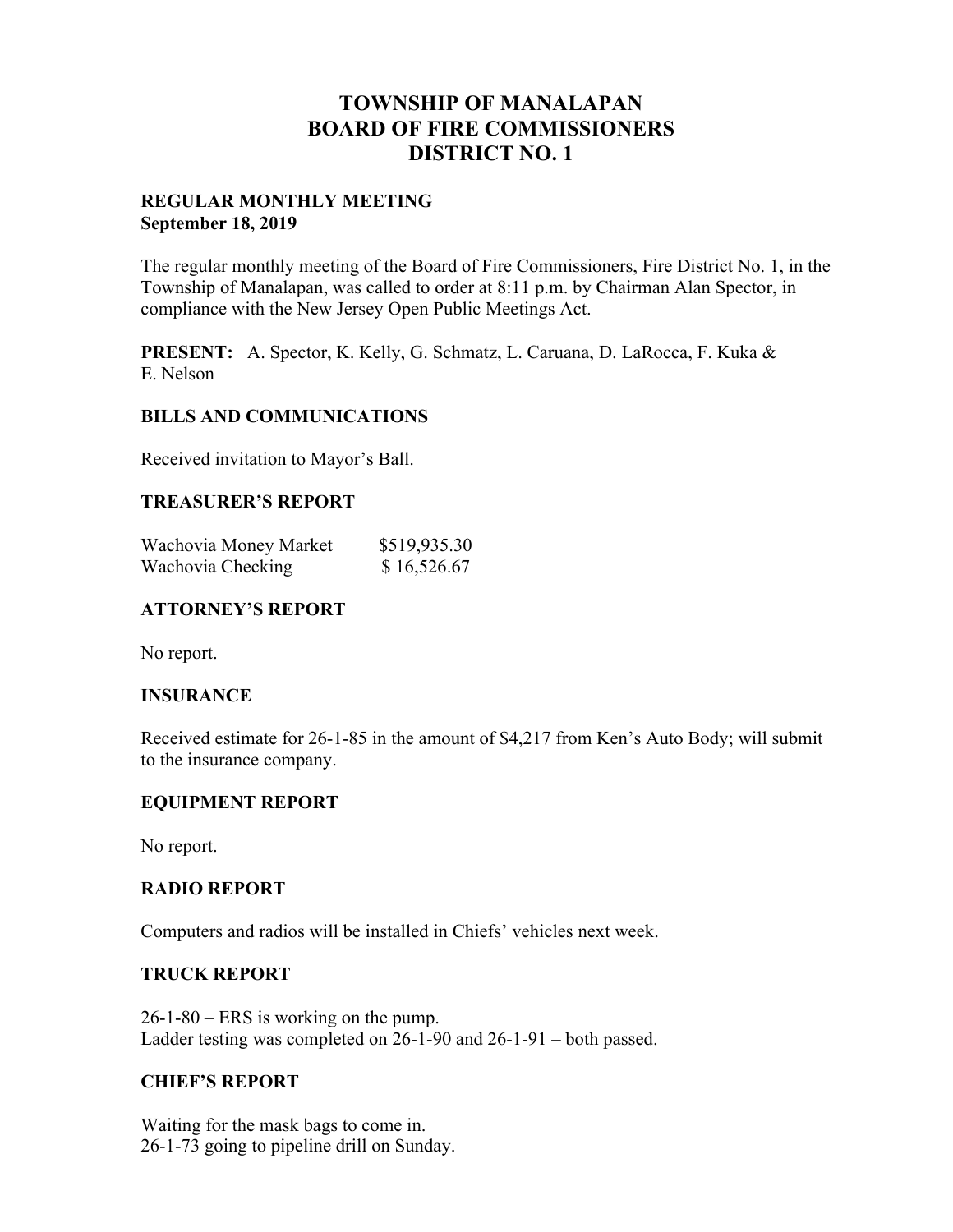## **MEMBERSHIP REPORT**

No report.

## **ASSOCIATION REPORT**

Zoning Board meeting on the Timmerman property has been postponed until next year.

### **TRUSTEES' REPORT**

No report.

#### **OLD BUSINESS**

See attached.

#### **NEW BUSINESS**

Commissioner LaRocca made a motion to pay all vouchers; this was seconded by Commissioner Kelly. All voted aye.

Commissioner LaRocca made a motion not to exceed \$3,300 for miscellaneous parts for the radios; this was seconded by Commissioner Schmatz. All voted aye.

Commissioner LaRocca made a motion for \$375 to purchase 5 radio straps with holders; this was seconded by Commissioner Schmatz. All voted aye.

Commissioner Spector made a motion for \$8,500 for Arctic Air to replace one heater and ac/ condenser at the Main House; this was seconded by Commissioner Kelly. All voted aye.

Meeting opened to the public at 8:58 p.m.

A motion was made by Commissioner Spector to adjourn; it was seconded by Commissioner Kelly and all voted aye.

Meeting adjourned at 9:00 p.m.

 Respectfully submitted, Kenneth Kelly, Clerk